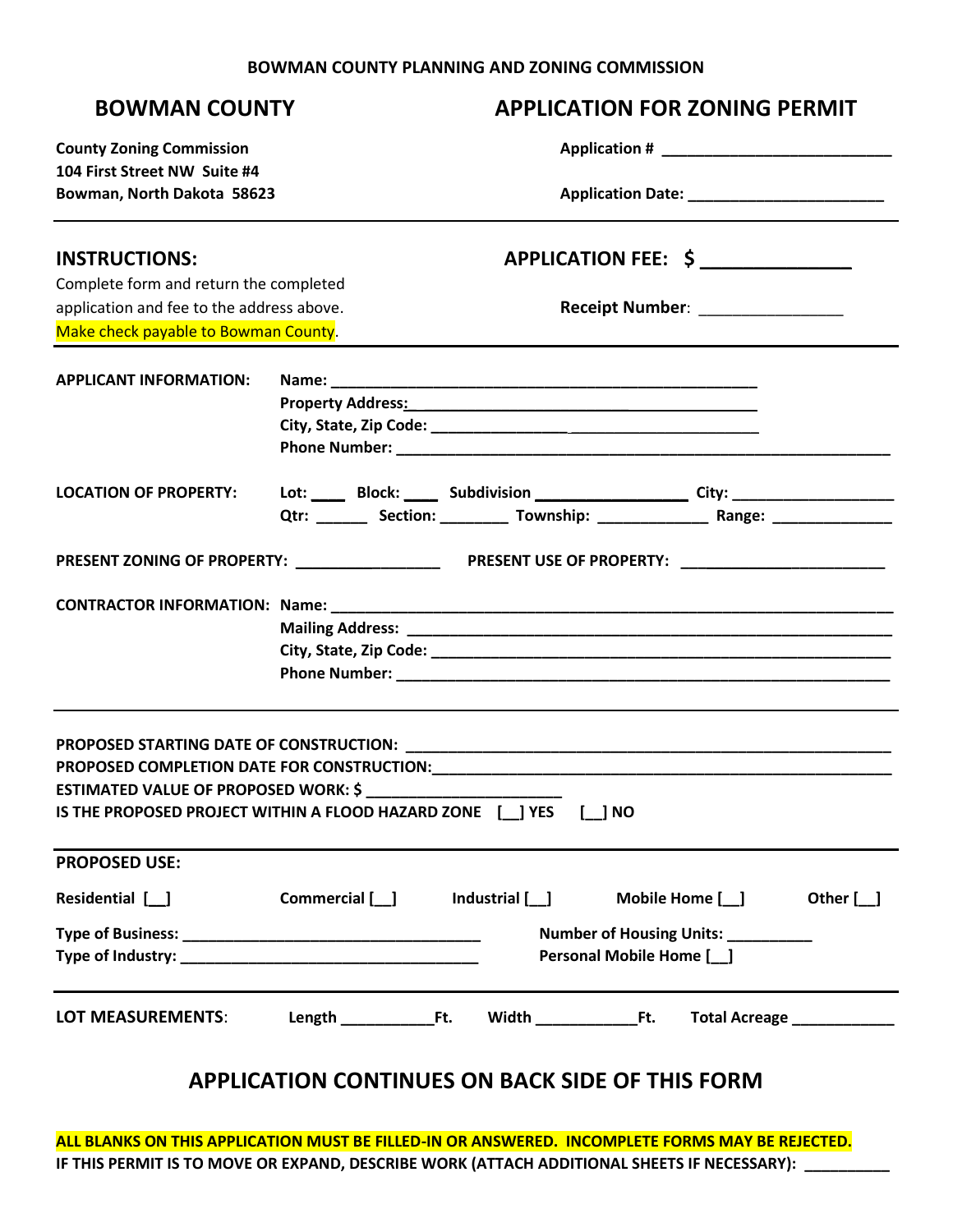## **IF THIS PERMIT IS TO BUILD A STRUCTURE OR FENCE COMPLETE THE FOLLOWING:**

| <b>MAIN STRUCTURE</b> | <b>ACCESSORY OR YARD STRUCTURE</b>                                                     |  |
|-----------------------|----------------------------------------------------------------------------------------|--|
|                       |                                                                                        |  |
|                       |                                                                                        |  |
|                       |                                                                                        |  |
|                       |                                                                                        |  |
|                       |                                                                                        |  |
|                       |                                                                                        |  |
|                       |                                                                                        |  |
|                       | FOR ACCESSORY OR YARD STRUCTURES, IS IT PERMANANTLY ATTACHED TO GROUND? [ ] Yes [ ] No |  |

**\_\_\_\_\_\_\_\_\_\_\_\_\_\_\_\_\_\_\_\_\_\_\_\_\_\_\_\_\_\_\_\_\_\_\_\_\_\_\_\_\_\_\_\_\_\_\_\_\_\_\_\_\_\_\_\_\_\_\_\_\_\_\_\_\_\_\_\_\_\_\_\_\_\_\_\_\_\_\_\_\_\_\_\_\_\_\_\_\_\_\_\_\_\_\_\_\_\_ \_\_\_\_\_\_\_\_\_\_\_\_\_\_\_\_\_\_\_\_\_\_\_\_\_\_\_\_\_\_\_\_\_\_\_\_\_\_\_\_\_\_\_\_\_\_\_\_\_\_\_\_\_\_\_\_\_\_\_\_\_\_\_\_\_\_\_\_\_\_\_\_\_\_\_\_\_\_\_\_\_\_\_\_\_\_\_\_\_\_\_\_\_\_\_\_\_\_ \_\_\_\_\_\_\_\_\_\_\_\_\_\_\_\_\_\_\_\_\_\_\_\_\_\_\_\_\_\_\_\_\_\_\_\_\_\_\_\_\_\_\_\_\_\_\_\_\_\_\_\_\_\_\_\_\_\_\_\_\_\_\_\_\_\_\_\_\_\_\_\_\_\_\_\_\_\_\_\_\_\_\_\_\_\_\_\_\_\_\_\_\_\_\_\_\_\_**

## **COMPLETE AND ATTACHED A SKETCH SHOWING THE LOCATION AND RELATIONSHIP OF ALL EXISTING AND PROPOSED BUILDINGS AND STRUCTURES ON AFFECTED LOT OR PARCEL**

**I CERTIFY THAT THE INFORMATION HEREIN AND ATTACHED HERETO, TO THE BEST OF MY BELIEF AND KNOWLEDGE, IS TRUE AND CORRECT AND THAT I WILL ADHERE TO ANY SETBACK REQUIREMENTS AND THAT THE ZONING PERMIT NOTICE WILL BE POSTED AT THE CONSTRUCTION SITE UNTIL THE PROJECT IS COMPLETED.** 

**\_\_\_\_\_\_\_\_\_\_\_\_\_\_\_\_\_\_\_\_\_\_ \_\_\_\_\_\_\_\_\_\_\_\_\_\_\_\_\_\_\_\_\_\_\_\_\_\_\_\_\_\_\_\_\_\_\_\_\_\_\_\_\_\_\_\_\_\_**

**Date** *CONTRACTERS <b>DATE* Signature of Applicant or Contractor

**============================================================================================================**

**If any building or structure is erected, constructed, reconstructed, altered, repaired or converted without first obtaining the proper permit, there will be a penalty assessed to the applicant at the rate of ten (10) times the original Permit Fee. If any building, structure or land is found to be in violation of this code, the Code Administrator or any affected citizen or property owner, in addition to other remedies, may institute any appropriate action or proceeding:**

- **1) To prevent such unlawful erection, construction, reconstruction, alteration, repair, conversion, maintenance or use;**
- **2) To restrain, correct, or abate such violations;**
- **3) To prevent the occupancy of the building, structure, or land; or**
- **4) To prevent any illegal act to conduct business or use in or about such premises.**

**A violation of any provision of this code or the regulations and restrictions made herein shall constitute the maintenance of a public nuisance and shall be a Class A Misdemeanor.**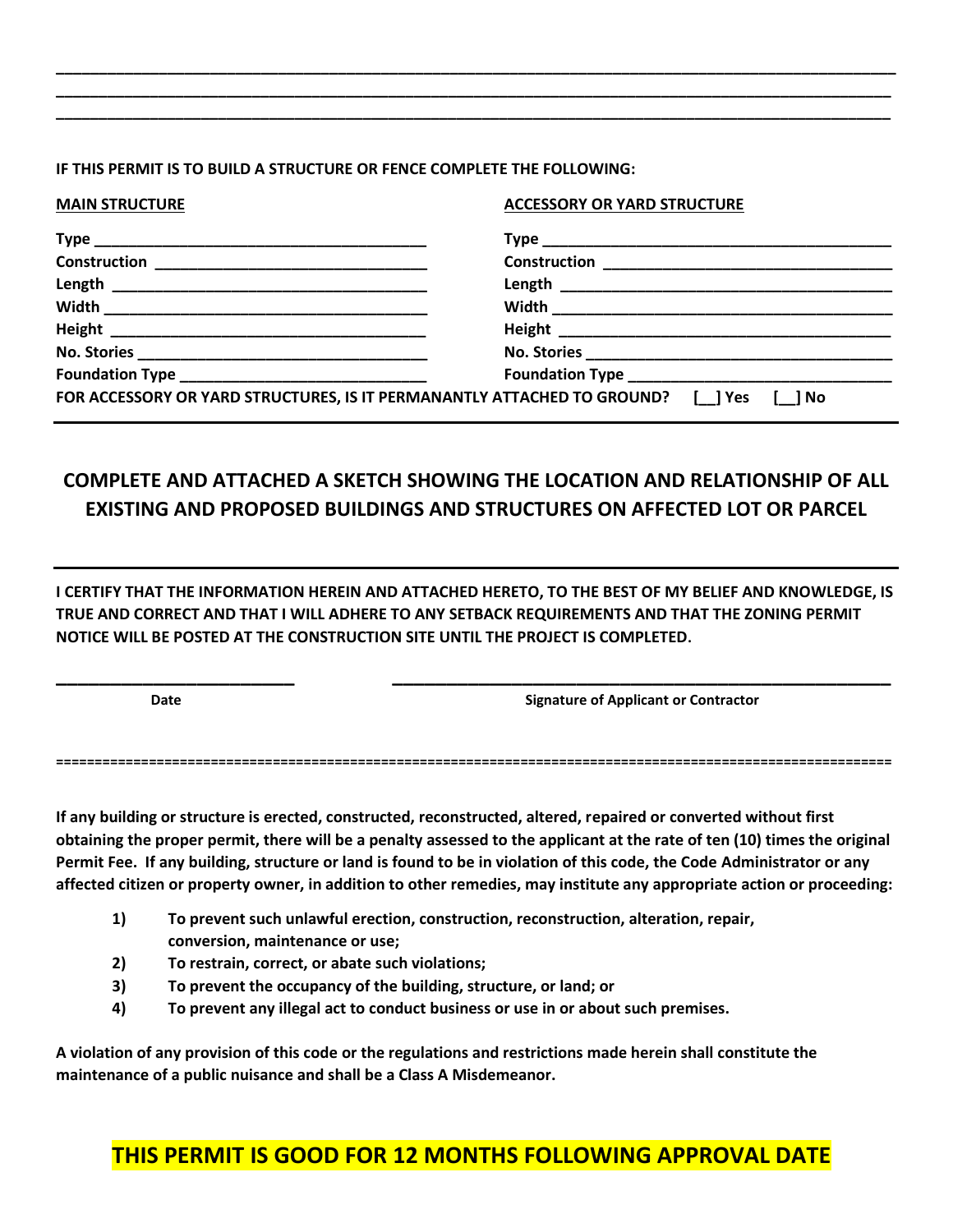## **PLOT PLAN**



**Information needed on the Plot Plan:** In order to help your permit process go as quickly as possible, the following information must be clearly shown on your Plot Plan, even if it is not to scale.

- [\_\_] North Arrow [\_\_] Proposed Structure(s), with Dimensions
- [ ] Adjacent Streets and Approaches [ ] Existing Structure(s), with Dimensions
- [\_\_] Setbacks [\_\_] Septic tank, drain field & distance from structures
- 
- [ ] Easements [ ] Water well or SW water line locations
- [10] Show the distance from the proposed structure to your property line in all four directions.
- [ $\Box$ ] Also include photocopies of all existing/proposed floor plans, site plans, surveys, etc. with the application.